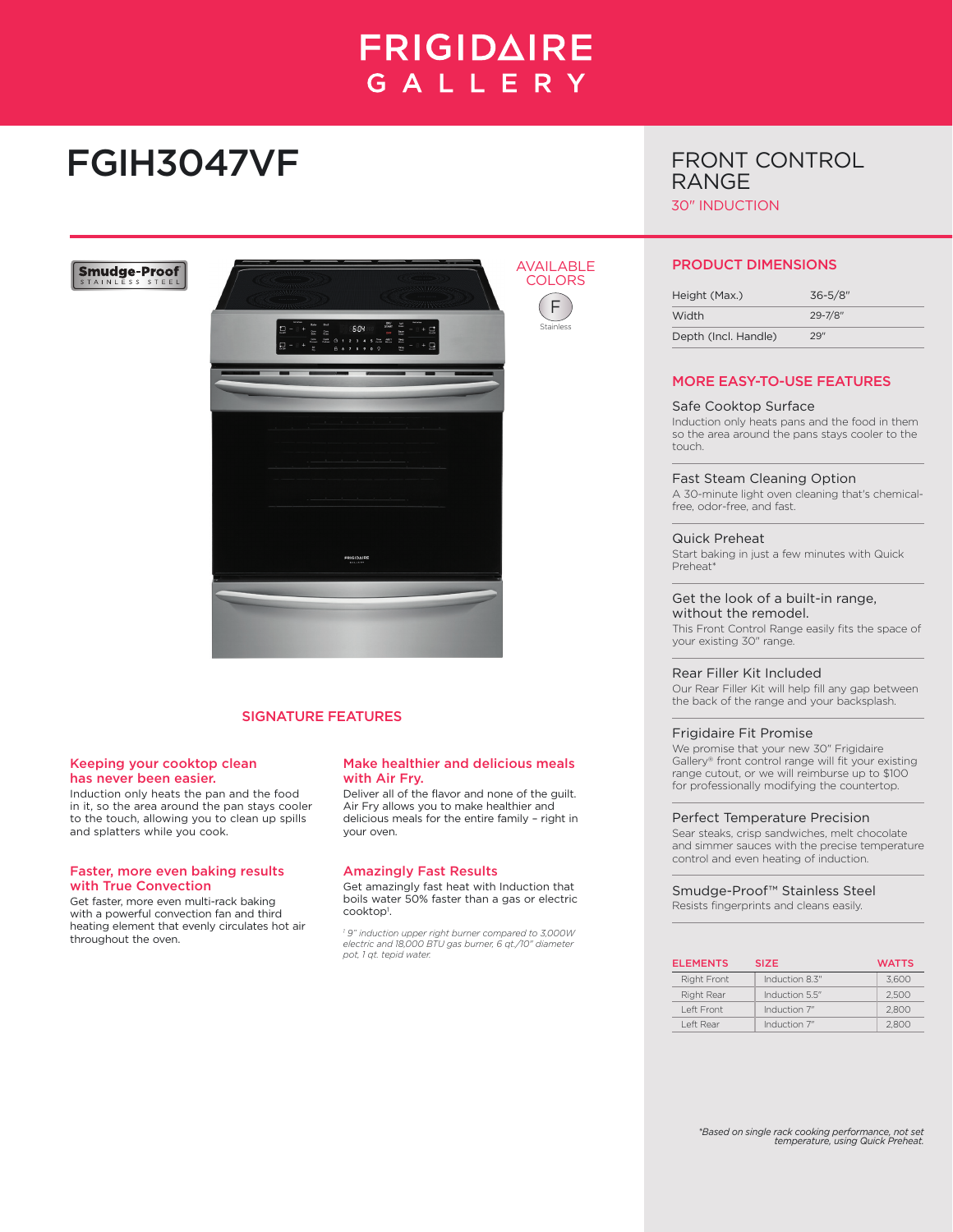## FGIH3047VF FRONT CONTROL RANGE

**Frigidaire Baseline**

### 30" INDUCTION

## **FRIGIDAIRE GALLERY**

#### FEATURES

| Oven Control/Timing System            | Express-Select® Controls               |
|---------------------------------------|----------------------------------------|
| Surface Type                          | <b>Black Ceramic Glass</b>             |
| Window                                | Extra-Large                            |
| <b>Exterior Door Finish</b>           | Smudge-Proof™ Stainless<br>Steel (D/F) |
| Handle Design                         | Stainless Steel (D/F)                  |
| Exterior Finish (Side Panels)         | Black (D/F)                            |
| Convection System                     | <b>True Convection</b>                 |
| Oven Cleaning System                  | Self Clean & Steam Clean               |
| Drawer Functionality                  | Storage                                |
| <b>OVEN CONTROLS</b>                  |                                        |
| Bake                                  | Yes                                    |
| Broil                                 | Variable High / Low                    |
| Effortless™ Convection Conversion     | Yes                                    |
| Convection Bake / Broil               | Yes / No                               |
| <b>Convection Roast</b>               | Yes                                    |
| True Convection                       | Yes                                    |
| Quick Preheat                         | Yes                                    |
| Air Fry                               | Yes                                    |
| Effortless™ Temperature Probe         |                                        |
| Keep Warm                             | Yes                                    |
| Add-a-Minute                          |                                        |
| Delay Start                           | Yes                                    |
| Self Clean                            | 2, 3, 4 Hours                          |
| Steam Clean                           | Yes                                    |
| Quick Clean Option                    | Yes                                    |
| Delay Clean                           | 2, 3, 4 Hours                          |
| Kitchen Timer / Timed Cook Option     | Yes / Yes                              |
| Auto Oven Shut-Off                    | Yes                                    |
| Oven Lockout                          | Yes                                    |
| Lower Drawer Control                  |                                        |
| <b>COOKTOP FEATURES</b>               |                                        |
| Right Front Induction Element (Watts) | $8.3'' - 3.600$                        |
| Right Rear Induction Element (Watts)  | $5.5" - 2,500$                         |
| Left Front Induction Element (Watts)  | 7" - 2,800                             |
| Left Rear Induction Element (Watts)   | 7" - 2.800                             |
| <b>OVEN FEATURES</b>                  |                                        |
| Capacity (Cu.Ft.)                     | 5.4                                    |
| Oven Light                            | 1 - 40W Incandescent                   |

Hidden Bake Element Yes Rack Configuration 3 Standard

Connected Load (kW Rating) @ 240 / 208 Volts 10.0/7.5 Shipping Weight (Approx.) 190 Lbs.

Baking System **Even Baking Technology** Broiling System Vari-Broil™ (Hi/Lo) Bake / Broil / Convection (Watts) 3,500 / 3,900 / 900

Oven Interior (H x W x D) 19-3/4" x 24-3/8" x 19-1/8" Power Supply Connection Location Middle Bottom Rear Voltage Rating 240V / 208V / 60 Hz

#### PRODUCT DIMENSIONS

| A-Height (Max.)                  | $36 - 5/8$ " |
|----------------------------------|--------------|
| B-Width                          | $29 - 7/8$ " |
| C-Depth (Incl. Handle)           | 29"          |
| Depth with Door Open 90°         | 48-5/8"      |
| <b>CABINET CUTOUT DIMENSIONS</b> |              |
| Height (Standard)                | 36"          |
| Width (Min.)                     | 30"          |
| Depth (Min.)                     | 25"          |





*Note: For planning purposes only. Always consult local and national electric, gas and plumbing codes. Refer to Product Installation Guide for detailed installation instructions on the web at frigidaire.ca. Specifications subject to change. Accessories information available on the web at frigidaire.ca*

Drawer Racks SPECIFICATIONS